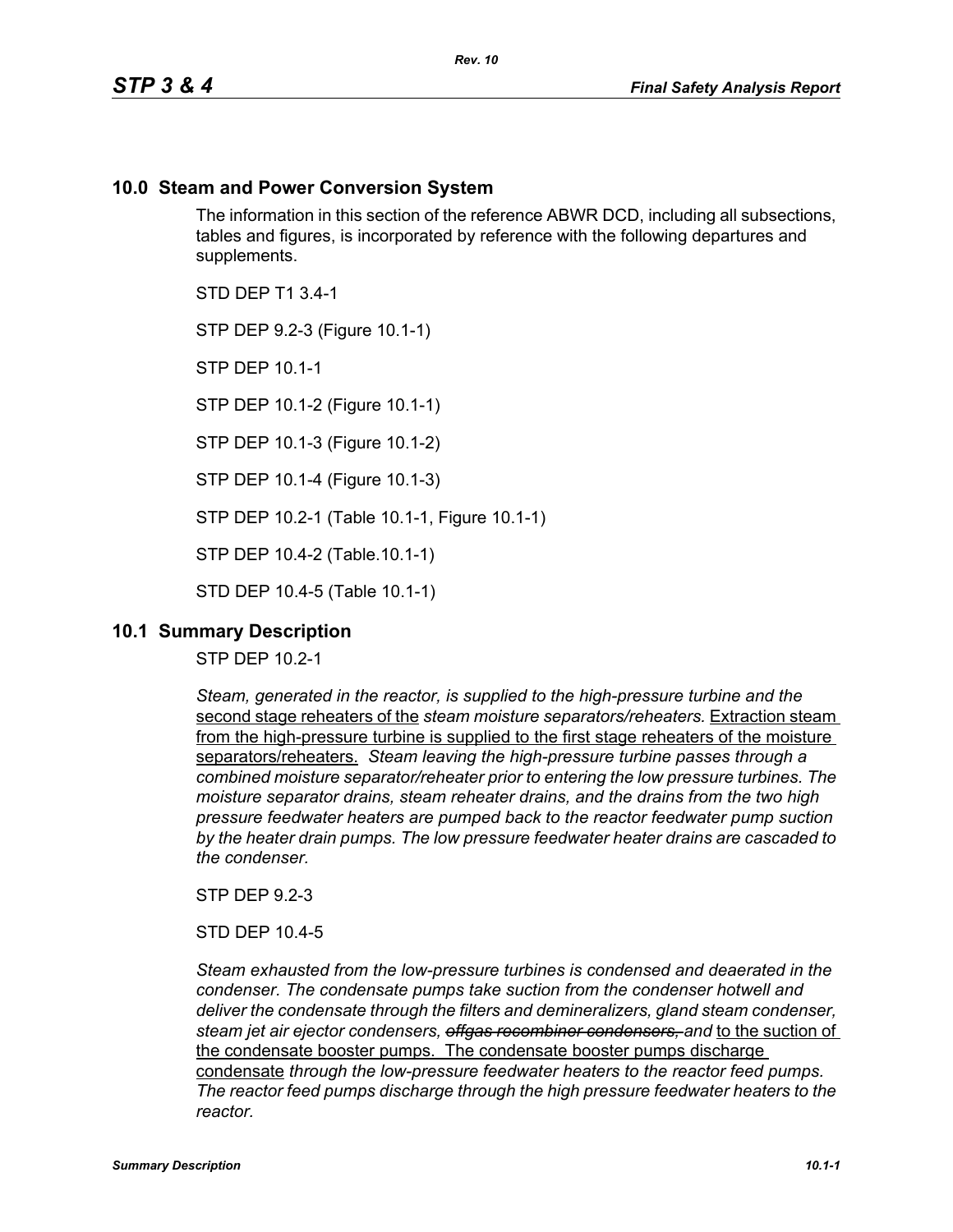The conceptual design information in this section of the reference ABWR DCD is replaced with the following site-specific supplemental information.

*Major S&PC System design features are summarized in Table 10.1-1. The system main conceptual features are illustrated on Figure 10.1-1, assuming a triple pressure condenser. This type of condenser and other site dependent ABWR plant features and parameters are reported herein based on typical central U.S. site conditions. They are given here to more completely define the ABWR Turbine Island standard design and to be used as references in reviewing future ABWR plant-specific licensing submittals, and confirming that such submittals are indeed consistent with the standard design. Nothing in the ABWR Standard Plant design is meant to preclude the use of a once through cooling system and a single pressure condenser nor will such changes affect the Nuclear Island.*

#### STP DEP 10.1-1

*The inlet pressure at the turbine main steam valves will not exceed rated pressure, except when operating above 95% of the maximum guaranteed turbine flow. It will be permissible to increase the inlet pressure to 103% of rated pressure, provided the control valve position is adjusted so that the resulting steam flow does not exceed the steam flow that is obtained when operating at rated pressure with control valves wide open.* The inlet pressure at the turbine main steam valves reflects reactor power, steam line flow and pressure regulator programming, but never exceeds the pressure for which the turbine components and steam lines are designed.

#### STD DEP T1 3.4-1

*Non-safety-related instrumentation is provided to measure and control flow, pressure, differential pressure, temperature, and level throughout the steam and condensate system. The instrumentation provides input signals to the plant computer, recorders and control systems* Plant Information and Control System which maintain the normal operation of the plant.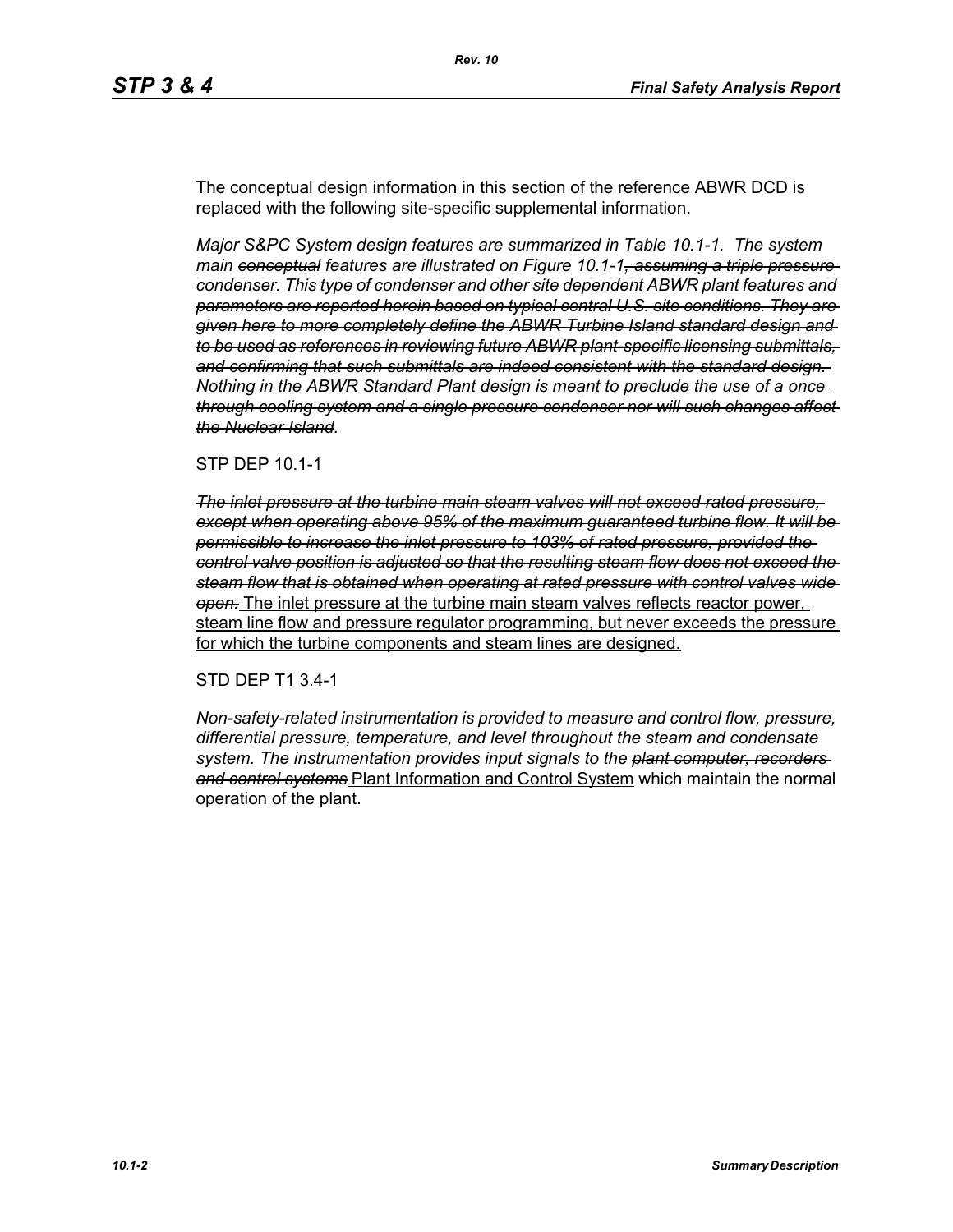# **Table 10.1-1 Summary of Important Design Features and Performance Characteristics of the Steam and Power Conversion System**

| <b>Nuclear Steam Supply System, Full Power Operation</b> |                                                              |  |
|----------------------------------------------------------|--------------------------------------------------------------|--|
| Rated reactor core power, MWt                            | 3,926                                                        |  |
| Rated NSSS power, MWt                                    | 3.919                                                        |  |
| Reactor steam outlet pressure, MPaA                      | 7.17                                                         |  |
| Reactor nominal outlet steam moisture,%                  | 0.1                                                          |  |
| Reactor inlet feedwater temperature, °C                  | 215.6                                                        |  |
| <b>Turbine-Generator</b>                                 |                                                              |  |
| <b>Nominal Rating, MWe</b>                               | ~1.400                                                       |  |
| Turbine type                                             | Tandem compound, six flow, 132.08 cm last-<br>stage bucket   |  |
|                                                          | 1 high pressure turbine                                      |  |
|                                                          | 3 low pressure turbines                                      |  |
| Operating speed, rad/s                                   | 188.5                                                        |  |
| Turbine throttle steam pressure, MPaA                    | 6.79                                                         |  |
| Throttle steam nominal moisture, %                       | 0.4                                                          |  |
| <b>Moisture Separator/Reheaters (MSRs)</b>               |                                                              |  |
| Number of MSRs per unit                                  | 42                                                           |  |
| Stages of moisture separation                            |                                                              |  |
| Stages of reheat                                         | 12                                                           |  |
| <b>Main Condenser (Site Dependent)</b>                   |                                                              |  |
| Type                                                     | <b>Multiple Single</b> pressure                              |  |
| Design duty, kW                                          | ∼ <del>25.49 x 10<sup>5</sup></del> 251.50 x 10 <sup>4</sup> |  |
| Circulating water flow rate, $m^3/h$                     | ~ <del>136290</del> 272,550                                  |  |
| Circulating water temperature rise, °C                   | - <del>16.8</del> 7.99                                       |  |
| <b>Condensate Pumps</b>                                  |                                                              |  |
| Number of pumps                                          | 4-50% 4 x 33% (3 operating and 1 standby)                    |  |
| Pump type                                                | Vertical, centrifugal multi-stage                            |  |
| Driver type                                              | <b>Fixed speed motor Induction motor</b>                     |  |
| Design Conditions:                                       |                                                              |  |
| Normal flow, $m^3/h$                                     | ~ <del>1817.2</del> ~2300                                    |  |
| Total head, m                                            | $426.72 \sim 150$                                            |  |
| Rated motor power, kW                                    | $\sim$ 3800 ~ 1300                                           |  |
|                                                          |                                                              |  |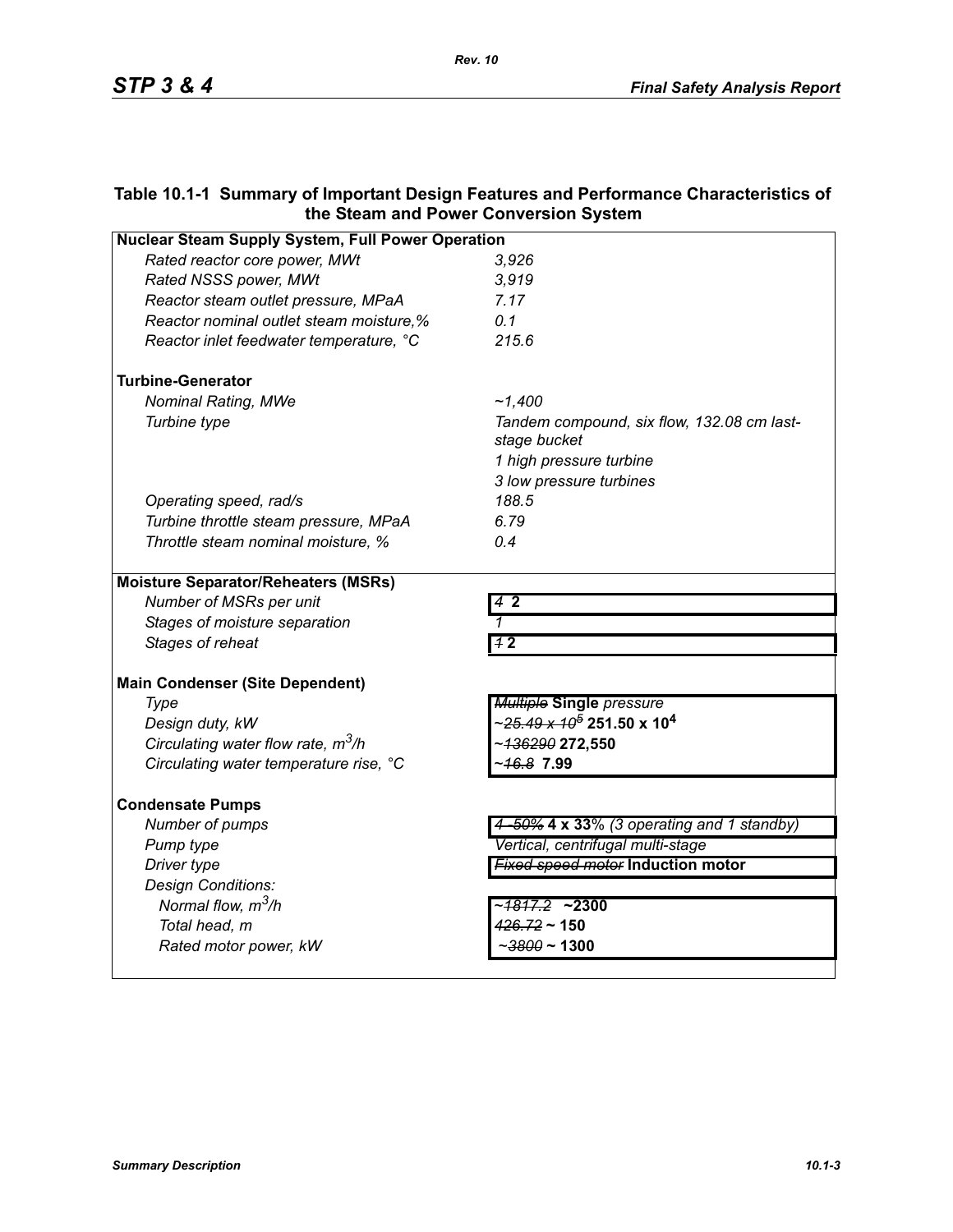| <b>Condensate Booster Pumps</b> |                                          |
|---------------------------------|------------------------------------------|
| <b>Number of Pumps</b>          | 4x33% (3 operating, 1 standby)           |
| <b>Pump Type</b>                | Horizontal, centrifugal, multi-stage     |
| <b>Driver Type</b>              | <b>Induction motor</b>                   |
| <b>Design Conditions:</b>       |                                          |
| Normal Flow, m <sup>3</sup> /h  | $-2300$                                  |
| Total Head, m                   | $-280$                                   |
| <b>Rated Motor Power, kW</b>    | $-2300$                                  |
| <b>Feedwater Heaters</b>        |                                          |
| <b>Low Pressure Heaters</b>     |                                          |
| a. No. 1                        |                                          |
| Number per stage                | 3                                        |
| Stage pressure, kPaA            | 24.543.5                                 |
| Duty per shell, kW              | $22.4$ 59.8 x $10^3$                     |
| Drain Cooler Duty per shell, kW | 13.5 x $10^3$                            |
| No. 2<br>b.                     |                                          |
| Number per stage                | 3                                        |
| Stage pressure, kPaA            | 60.8 90.0                                |
| Duty per shell, kW              | $48.85$ 38.4 x 10 <sup>3</sup>           |
| c. No. 3                        |                                          |
| Number per stage                | 3                                        |
| Stage pressure, kPaA            | <b>147 249</b>                           |
| Duty per shell, kW              | $\frac{51.88}{2}$ 62.8 x 10 <sup>3</sup> |
| d. No. 4                        |                                          |
| Number per stage                | 3                                        |
| Stage pressure, kPaA            | 330 439                                  |
| Duty per shell, kW              | $\frac{54.90}{2}$ 40.9 x 10 <sup>3</sup> |
| <b>High Pressure Heaters</b>    |                                          |
| e. No. 5                        |                                          |
| Number per stage                | $\overline{c}$                           |
| Stage pressure, kPaA            | <del>1,353</del> 1244                    |
| Duty per shell, kW              | $171.55$ 125.3 x 10 <sup>3</sup>         |
| f.<br>No. 6                     |                                          |
| Number per stage                | 2                                        |
| Stage pressure, kPaA            | 2,311 2250                               |
| Duty per shell, kW              | $\frac{428.73}{136.5}$ x 10 <sup>3</sup> |

## **Table 10.1-1 Summary of Important Design Features and Performance Characteristics of the Steam and Power Conversion System (Continued)**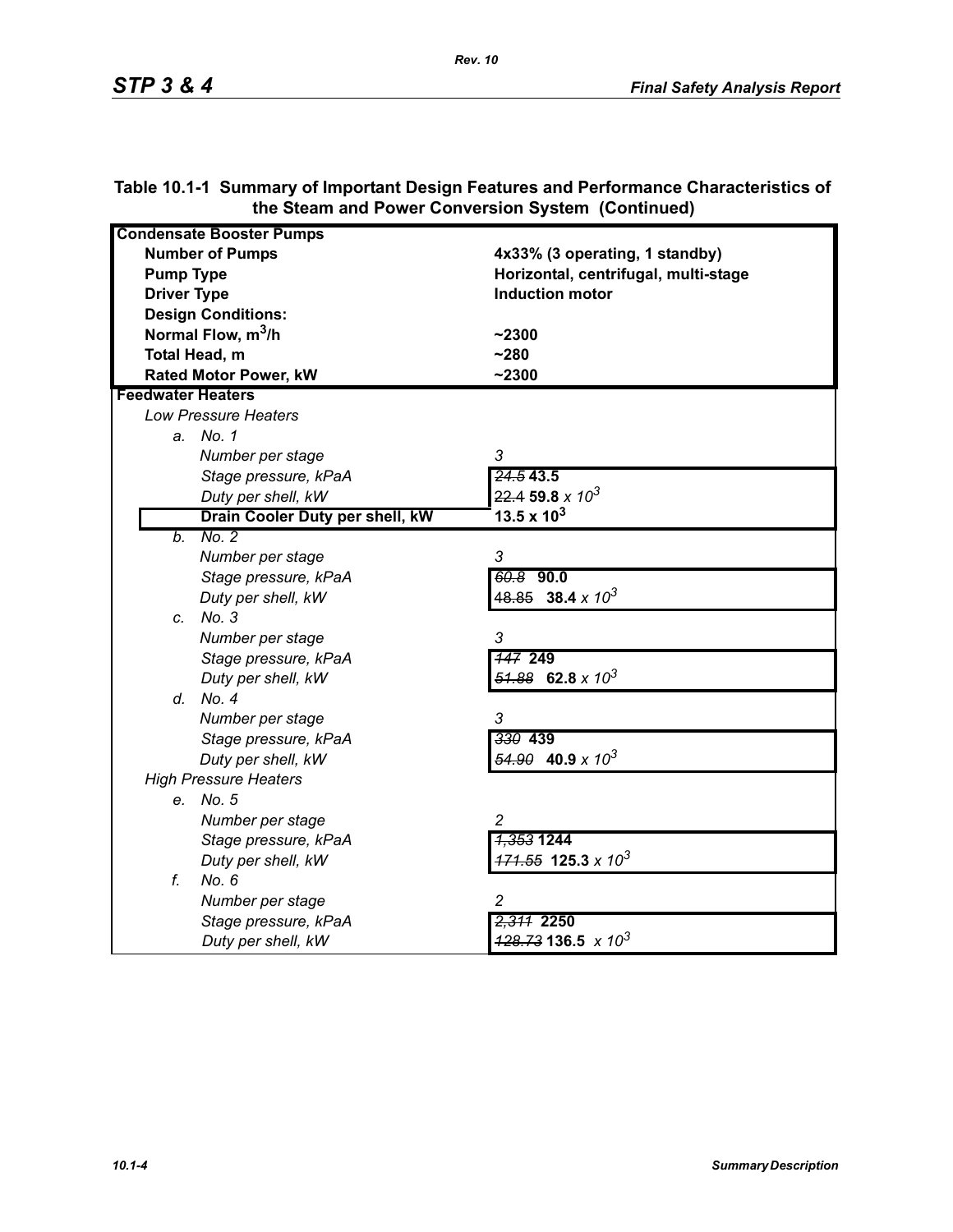| <b>Reactor Feedwater Pumps</b>       |                                                             |
|--------------------------------------|-------------------------------------------------------------|
| Number of pumps                      | 3 normally operating (33-65%), 1 standby,<br>variable speed |
| Pump type                            | Horizontal, centrifugal, single stage                       |
| Driver type                          | electric motors                                             |
| Design conditions:                   |                                                             |
| Main pumps:                          |                                                             |
| Normal flow, $m^3/h$                 | ~ <del>4202.27</del> ~3300                                  |
| Total head, m                        | ~640.08 ~ 760                                               |
| Rated motor power, kW                | ~ <del>11.200</del> ~ 8400                                  |
| <b>Heater Drain Pumps</b>            |                                                             |
| Number of pumps                      | $2 \times 50\%$ 4 x 33% (3 operating, 1 standby)            |
| Pump type                            | Horizontal, centrifugal                                     |
| Driver type                          | <b>Fixed speed motor Induction Motor</b>                    |
| Design conditions:                   |                                                             |
| Normal flow, $m^3/h$                 | ~ <del>1362.9 </del> ~1250                                  |
| Total head, m                        | $-228 - 370$                                                |
| Rated motor power, kW                | ~ <del>1850</del> ~ 1600                                    |
| <b>High Press. Heater Drain Tank</b> |                                                             |
| Number of tanks                      | $\overline{21}$                                             |
| Design, pressure kPa MPaG            | 4,547 1.67 & Full Vac.                                      |
| Tank capacity, m <sup>3</sup>        | <del>56,700 L</del> ~ 98                                    |
|                                      |                                                             |
| <b>Low Press. Heater Drain Tanks</b> |                                                             |
| <b>Number of tanks</b>               | 3                                                           |
| Design, pressure MPaG                | 0.35 & Full Vac.                                            |
| Tank capacity, m3                    | ~4                                                          |

### **Table 10.1-1 Summary of Important Design Features and Performance Characteristics of the Steam and Power Conversion System (Continued)**

*\* Nominal depending on specific Turbine Building layout considerations*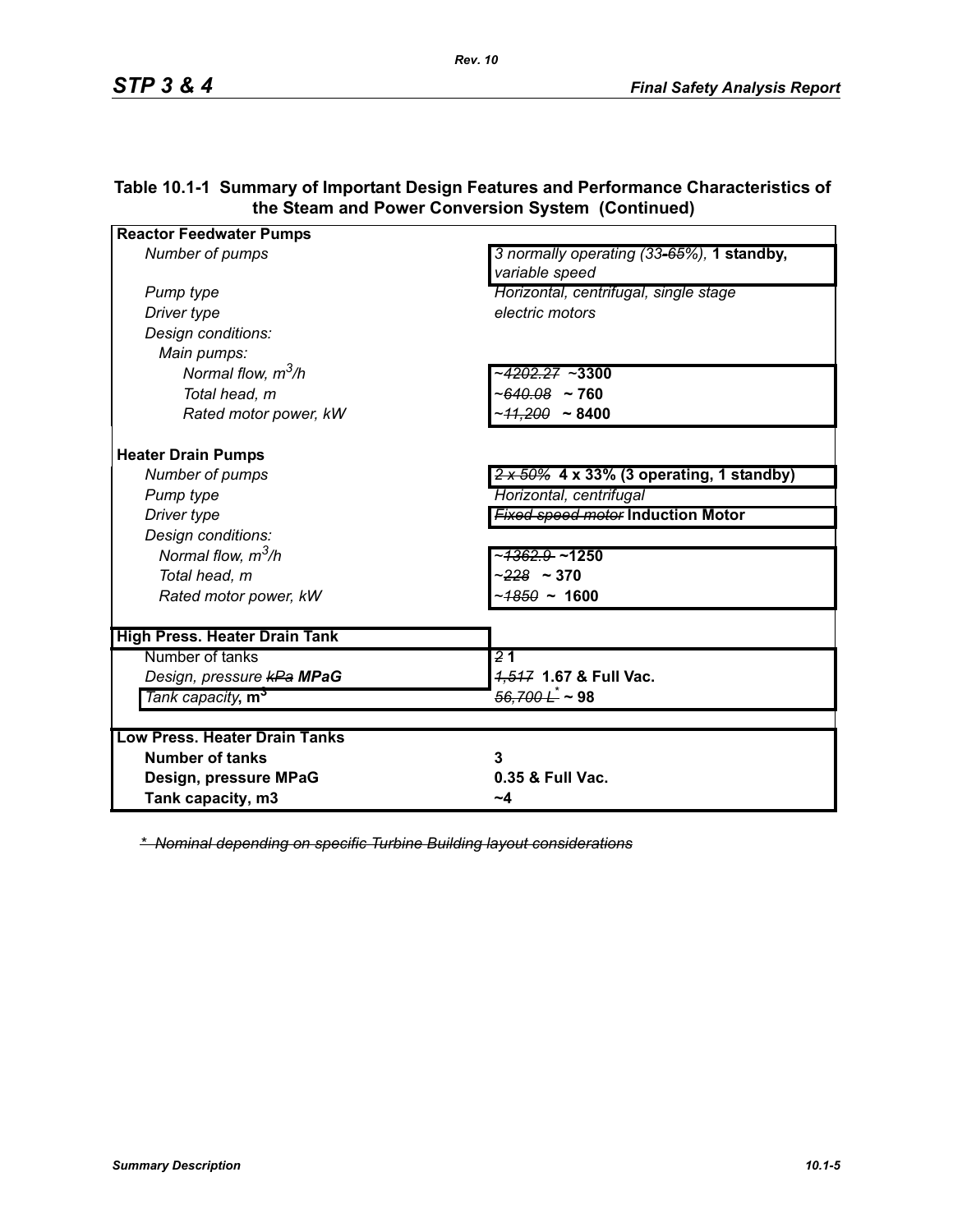

*Summary Description* 

Summary Description